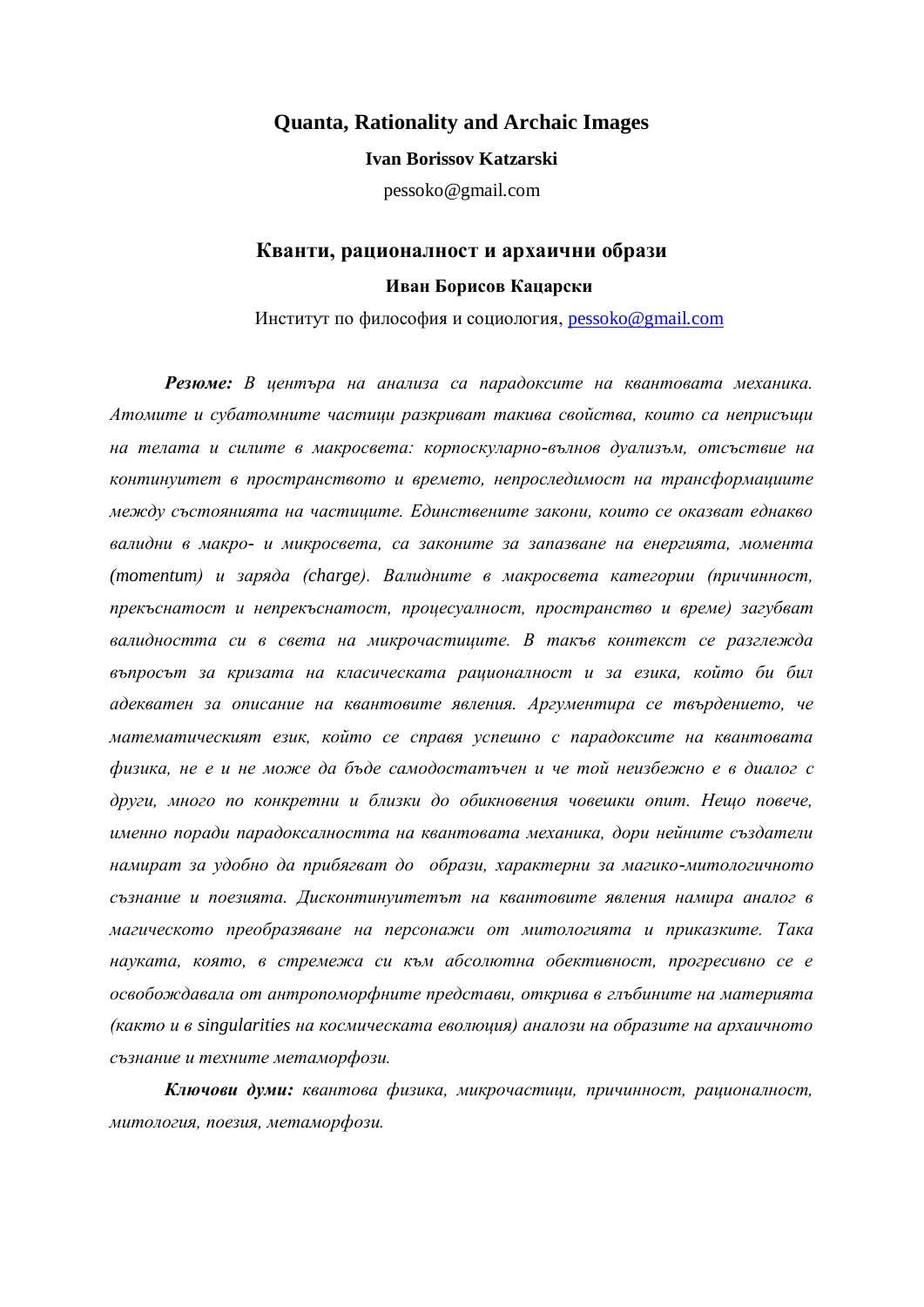*Abstract: The analysis in this article is focused on the paradoxes of quantum mechanics. Atoms and subatomic particles display properties unlike those of bodies and forces in the macro-world; these new properties include particle-wave dualism, absence of continuity in space and time, the impossibility of tracing the transformations occurring across the states of the particles. The only laws that prove equally valid both for the macro and the micro worlds are those of conservation of energy, momentum and charge. The categories valid in the macro-world (causality, discontinuity and continuity, processuality, space and time) lose their validity in the world of micro-particles. This is the framework in which we examine the crisis of classical rationality and the language that would be adequate to describe quantum phenomena. We argue that the mathematical language which successfully deals with the paradoxes of quantum physics is not, and cannot be, sufficient in itself, and that it inevitably engages in dialogue with other languages that are more concrete and closer to common human experience. Moreover, due precisely to the paradoxical nature of quantum mechanics, even its creators found it convenient to resort to images typical of magicalmythical mentality and poetry. The discontinuity of quantum phenomena is similar to the magical transformations of characters in mythology and fairy tales. Thus, science, which in its pursuit of absolute objectivity has progressively freed itself of anthropomorphic representations, has found within the depths of matter (as well as in the singularities of cosmic evolution) certain images analogous to the images and metamorphoses proper to archaic mentality.* 

**Keywords:** quantum physics, microparticles, causality, rationality, mythologies, poetry, metamorphoses

## 1. The cosmic marginalization of man

The anthropomorphic view of the world was predominant until the beginning of the modern age. In empirical phenomena, or somewhere beyond them, people discerned a variety of beings: idols, spirits, gods and demigods. As much as they differed in their qualities and activity, these imaginary beings had at least one common feature: they were created in the image of man. They had certain needs and demanded sacrifices, respect and reverence from people. They were endowed with consciousness, will and power: they could punish and reward. They could be good or evil, and the relationships they entertained between themselves were modeled after those between people. Humans perceived themselves as part of that mythical world, without which their lives would have lost meaning.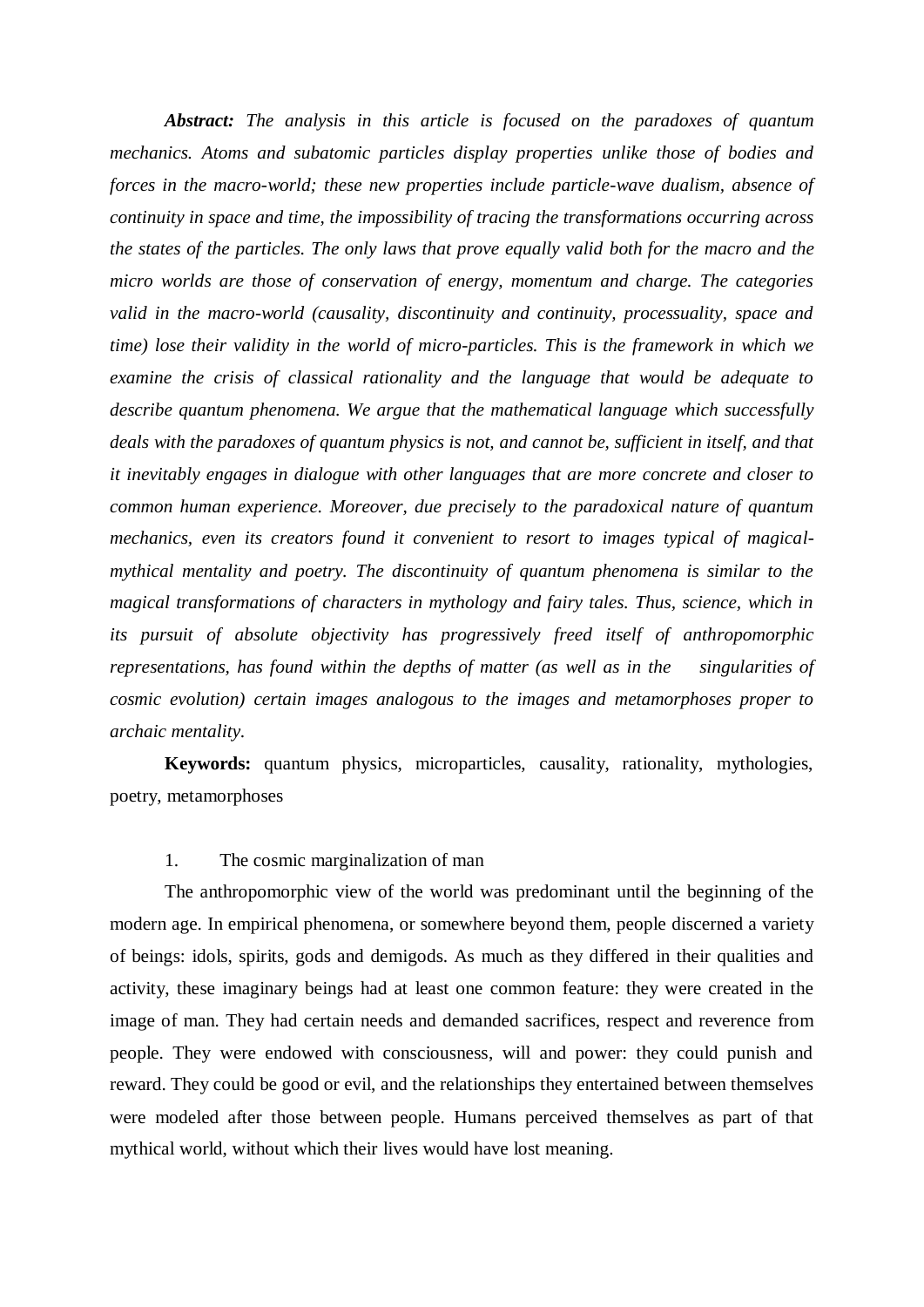Although the anthropomorphic view of the world prevailed until the start of the modern age, for many centuries prior to that, some critical minds had questioned this view; they had tried to explain the world in terms of some immanent law  $-$  a law that, while not completely excluding the validity of religious-mythological ideas, at least restricted it. Philosophers took the lead in this respect: they conceived of various models of the world and man's place in the world based not on myths but on rational explanations. It was in the womb of philosophy that sciences, in the narrow sense of the term, were born. For them, rational explanation was an even stricter imperative.

Science, above all mathematics and physics, were the intellectual force that ultimately demythologized the world, turning it into an external sphere of objects, something entirely independent of, and even hostile to, man. The pioneers of modern science viewed the Christian God as the creator of the world and man. God continued to look after His "supreme creation", but the physical world no longer required His intervention and continued its movement according to the law posited in it – a law that science had to unravel. The world was reduced to bodies and to forces acting upon bodies. Moreover, man was pushed out of the center of being. Man's home, the Earth, was no longer the immobile center of the universe, as Aristotle and Ptolemy had believed, but was in fact situated at the margin of the Solar System. And this was only the start of the cosmic marginalization of man. "The Sun happens to be just an average star among a collection of a hundred billion stars which make up our galaxy called the Milky Way. (…) At still larger scales, we find that the universe is strewn with galaxies of various shapes and sizes, with the observable part of the universe containing more than several billion galaxies." (Padmanabhan 2016: 187-188)

But there was still more to come. The visible part of the universe comprises only about 5% of all matter. Another 25% consist of so-called "dark matter", whose existence physicists can detect only by its gravitational effect on the visible segments of matter. The remaining 70% of the mass-energy balance of the universe consists of the even more enigmatic "dark energy", which is referred to in explaining the accelerated dispersion of the galaxies (Bahcall 2015: 3175; Spergel 2015). We find that "the matter we are made of, known as baryonic matter, constitutes less than 5% of the total of matter in the universe. This implies another unexpected turn in the Copernican principle: Not only are we not the center of the universe, we are not even made of the kind of matter that is most abundant matter in the universe. (Gaumé 2008: 248)

And so, modern science reveals an enormous universe, in which man appears minute and insignificant. Humans are no longer seen as an essential and necessary element of the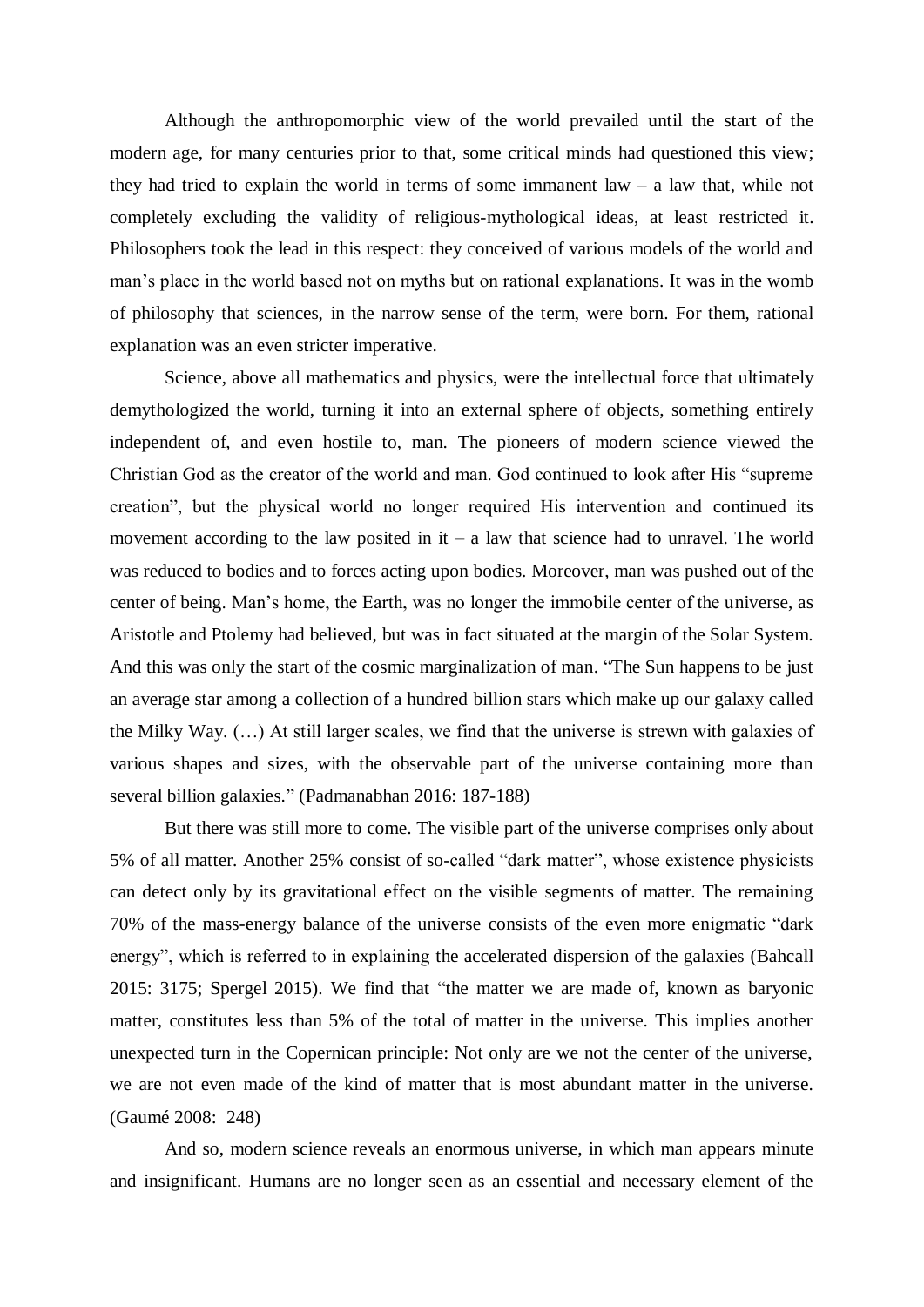universe. The natural sciences testify not to man's grandeur but to his insignificance. The cause of man is entrusted to religion, philosophy and the human sciences, the status of which in the last 100-150 years has undergone a dramatic reduction even as the authority of the natural sciences has grown.

This trend of marginalization of man, however, is not absolute. In the  $20<sup>th</sup>$  century, a contrary tendency emerged in – moreover – one of the vanguard fields of natural science, i.e., quantum mechanics. Physics has once again come up against the necessary presence of the human being within the picture of the micro-world.

### 2. The "wonders" of quantum mechanics

From the viewpoint of "common sense", the picture of the micro-world seems profoundly paradoxical. It would be hard to find anything more alien and contrary to the rationalized human experience (free of magical and animistic notions) and to the picture of the world drawn by classical science. "Quantum mechanics may be among the strangest and most abstruse subject matters in science. Its fundamental ideas are fussy, counterintuitive, and difficult to explain to the uninitiated." (Ornes 2018: 1667; see also: Arndt, Juffmann & Vedral 2009: 387) After conducting long discussions on quantum physics with Niels Bohr, Werner Heisenberg would often ask himself the question, "Can nature possibly be as absurd…?" Another eminent physicists, Richard Feynman, specifically uttered the famous phrase, "I think I can safely say that nobody understands quantum mechanics." And he advised his hearers to "just relax and enjoy." (The Long Road to Understand Quantum Physics, 2020) In one of the chapters (entitled "On the borderline between physics and philosophy") of his textbook, a teacher addressed an equally characteristic warning to his students : "Do not read this chapter, especially if you will be holding an examination on quantum mechanics. If you, nevertheless, decide to read it, the author refuses all responsibility for your mental health, and also for the grade you will receive. But if, contrary to this advice, you are interested in the interpretations of quantum mechanics, at least avoid discussing what you have read with the examiner during the examination on theoretical physics" (Ivanov 2012: 259).

In the macro-world, bodies and material systems are constantly evolving; they have a limited lifespan, even if, as in the case of the stars, it is measured in billions of years. Some microparticles (electrons, photons, some neutrinos and their anti-particles), however, never decay, or at least their lifespan is thought to be much longer than that of the present universe to date (which is 13.7 billion years) [1]. Other particles (protons, many atomic nuclei, etc.) are virtually "immortal": they have existed since the moment of the Big Bang and until now.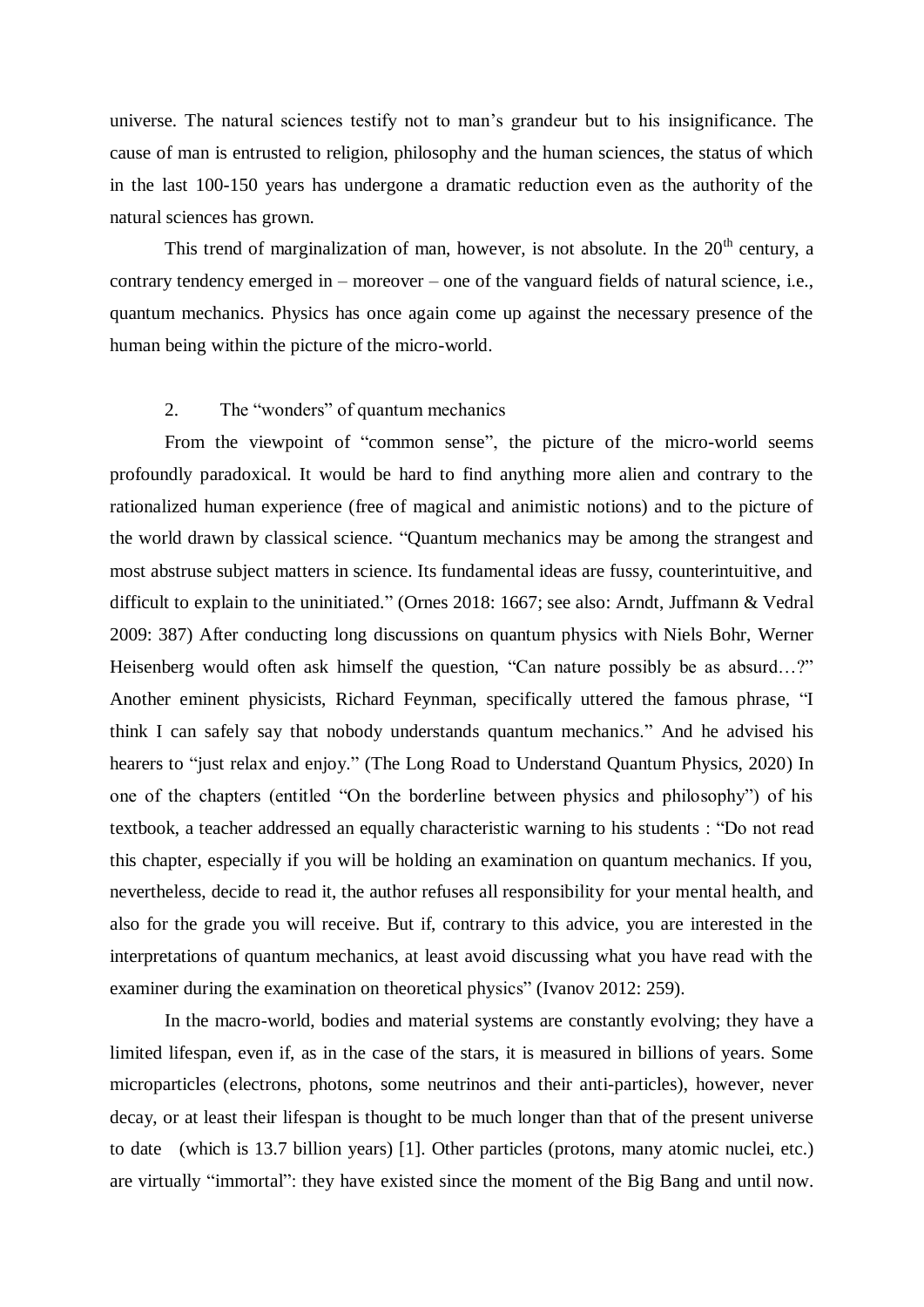In a free state, the neutron lasts about 15 minutes, but once included in the atomic nucleus, it acquires their stability. Other particles are preserved only for minute fractions of a second (some last a trillionth of a trillionth of a second or less) before decaying (Most Particles Decay – But Why? 2020). The speed of microparticles is of the same category as that of light (299,792,458 m/s in a vacuum). Some (photons) are constantly traveling through the universe (Domínguez, Primack and Bell 2015: 40). Others (neutrinos) can penetrate all matter due to their small mass and lack of electrical charge: there are hardly any physical barriers to them (for instance, stellar or planetary masses) (Hall, 2015: 25). Finally, some particles (quarks and gluons), although traveling at the speed of light, remain perpetually enclosed within the space of the proton and neutron (Arkani-Hamed, 2012: 55).

Microparticles have some even stranger properties, seemingly impossible in the perspective of classical physics.

At the beginning of the  $20<sup>th</sup>$  century, physicists distinguished between two fundamental things to which all phenomena are reducible: matter and force (field) (Rosenfeld [2] 1979: 247). Werner Heisenberg says the same regarding the pre-quantum age: "The permanent in the flux of phenomena was taken to be matter unchangeable in mass and capable of being moved by forces (…) it seemed plausible to consider the atoms, in the sense of classical natural philosophy, as the truly real, as the unchangeable building stones of matter (…) the all-too-simple world view of nineteenth century materialism was formed: the atoms, as intrinsically unchangeable beings, move in space and time and, through their mutual arrangement and motion, call forth the colorful phenomena of our sense world" (Heisenberg 1958: 97-98).

Quantum mechanics sublated this dualism but only in order to shift it to each of its two sides: particles and the field each have both a particle aspect and a wave aspect. Particles are the source of waves (energy) and waves (energy) have a particle structure (Rosenfeld 1979: 260-262).

The foundation of quantum mechanics was laid by Max Planck in 1900, when he discovered the universal constant of action (Plank's constant). He himself strove to belittle his discovery, trying to interpret it in the spirit of classical conceptions (Rosenfeld 1979: 257- 258). The idea of the quantum nature of microparticles was further developed significantly by Einstein [3] in 1905 in the context of his theory of the photoelectric effect; Bohr incorporated Planck's constant in his own model of the hydrogen atom. The idea that portions of energy are specific to a given atom and cannot fall below a definite value calculated according to Planck's constant, serves to explain in particular the fact that electrons are not annihilated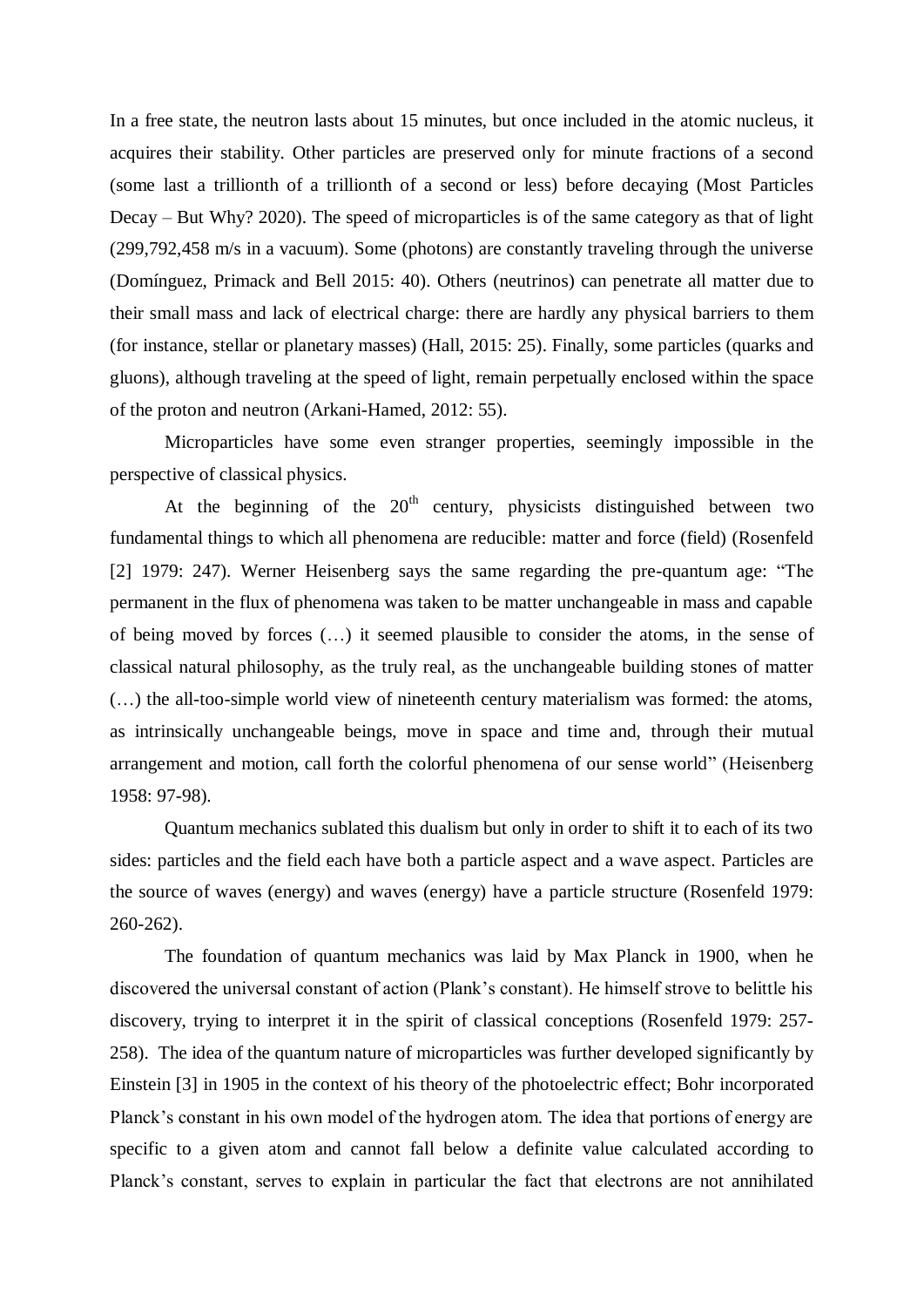under the impact of the nucleus's positive charge, and the atom remains stable, does not selfdestruct (Einstein 1940: 490; Rosenfeld 1979: 258-259).

The forces of electromagnetism were the first to be explained in terms of quantum mechanics. In addition to them, modern physics assumes there are three other fundamental forces in nature: strong force, weak force and gravitational force. The first of these ensures the integrity and stability of protons and neutrons within the nucleus of the atom; it also keeps the protons within the nucleus by countervailing their strong mutual repulsion. Weak interaction is characteristic of radioactive nuclear decay, while gravitational force explains phenomena related to gravitation. All these, as well as electromagnetic force, possess the quantum feature of simultaneously having the properties of particles and of waves. Photons are the carriers of electromagnetic forces; gluons are carriers of strong force within the nucleus; W- and Zbosons, of weak force; and gravitons (still hypothetical particles), of gravitational force (Bernstein 2012: 154; Ent, Ullrich and Venugopalan 2015: 45-48).

One of the greatest challenges to quantum mechanics is the interpretation of the causality principle. Classical physics grounds a strictly deterministic understanding of causality – largely typical of classical science in general. Classical causality has two aspects: the principle of conservation (of energy, momentum and electrical charge) [4] and the spatialtemporal aspect. In classical mechanics, these two aspects go together smoothly. In an isolated system, momentum is conserved and the trajectory of movement is a function of time; to every point in time, there corresponds a point on the trajectory; the latter, in turn is an indicator of the continuity of the energy states of a body. The following assertions are valid with regard to these energy states: "1. if there are causal relations, they must be identical with the relations between states; 2. if two states are causally related, then one can be predicted uniquely on the basis of the other in accordance with non-statistical laws; 3. the kind of predictability referred to above requires precise (non-statistical) specification of the states." (Prasad 1978: 47)

The quantum nature of the interaction in the micro-world brings a radical change to this picture. The first aspect of causality is preserved: "In quantum physics, the classical principles of conservation remain valid." (Ibid., 51). However, the spatial-temporal aspect becomes problematic. For instance, if an electron absorbs or emits a photon, this amounts to a leap-like change in the electron's energy state: there is nothing to connect the two successive energy states in question. The continuity of time and space that characterizes mechanical movement is disrupted, and it becomes possible that the connection between the states will be more or less accidental. This is also the case as regards various interactions in the sphere of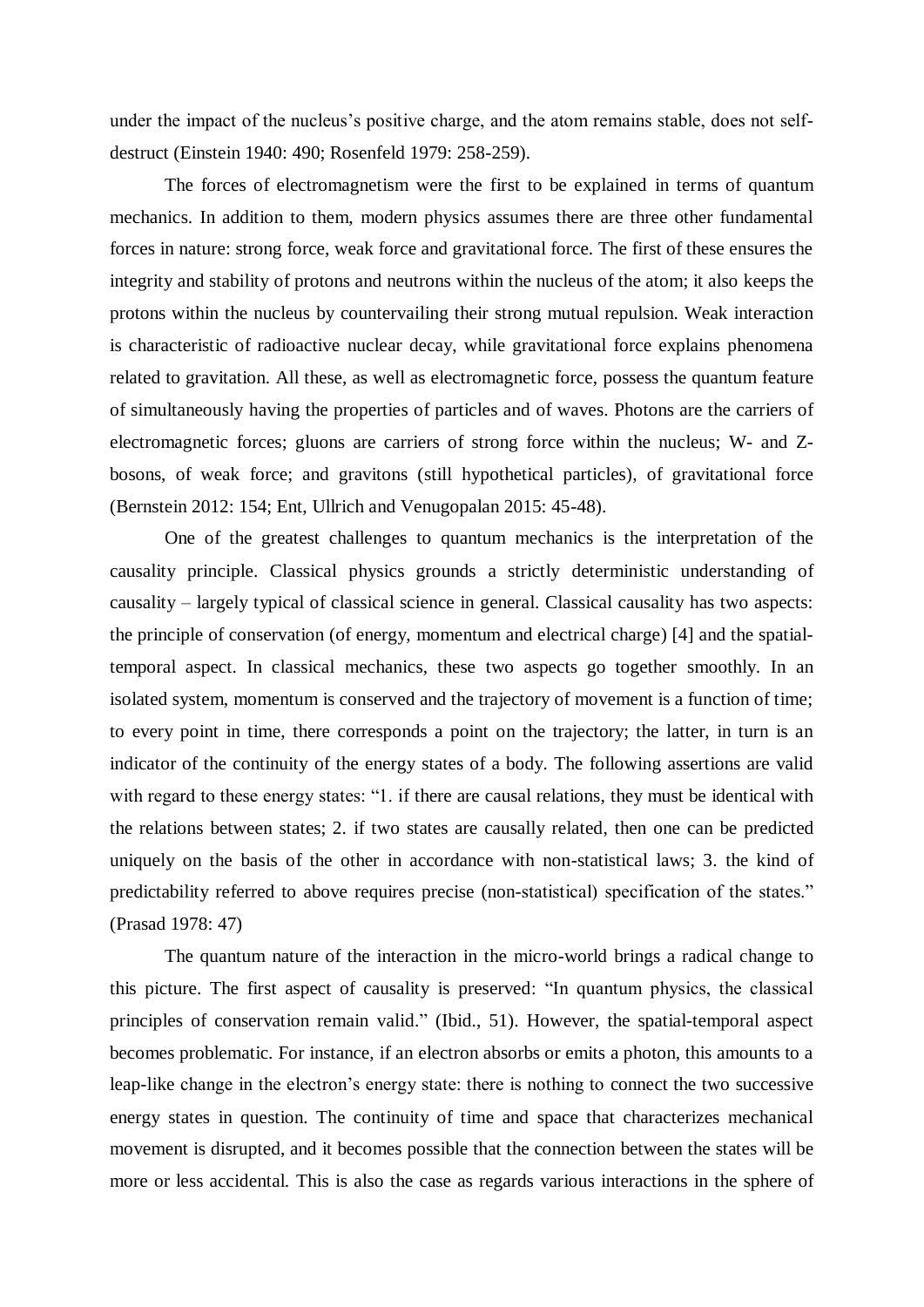quantum mechanics. For instance, "an atom in a high state of excitation can effect transitions to anyone of the lower excited states; but there is nothing in the conditions of the phenomenon to tell us which of these possibilities will be realized in a definite case. Therefore, all we can do is to try to find the relative probabilities of their occurrence; it is just to cope with such situations that the concept of probability has been invented." (Rosenfeld 1979: 508).

The latter conclusion is valid for all fields of quantum mechanics. For instance, the behavior of the photon falls under the concept of probability: "When a particle of light strikes a half-silvered mirror, it either reflects off it or passes through; the outcome is open until the moment it occurs." (Musser 2015: 90). The situation is similar in the case of radioactive decay: "When a radioactive nucleus decays, it does so spontaneously; no rule will tell you when or why." (Ibid., 88). In a free state, outside the nucleus, the neutron also decays probabilistically: "We cannot predict exactly when a particular neutron will decay because the process is a fundamentally random quantum phenomenon – we can say only how long neutrons live on average. Thus, we must measure the average neutron lifetime by studying the decay of many neutrons" (Greene and Geltenbort: 2016: 38). In some cases, a particle may decay in different ways: "Just as a vending machine might return the same amount of change using different combinations of coins, a particle can decay into different combinations of other particles. These sets of secondary particles represent different decay channels. (…) The Higgs particle, for example, is unstable and has many decay channels, each having a certain probability to occur called the branching ratio or branching fraction." (The Higgs Boson Glossary 2012: 1558).

Based on such facts, a Russian scientist has reached the logical conclusion: "In quantum mechanics, albeit with different amplitudes of probability, anything that does not contradict the laws of conservation may happen." (Ivanov 2012: 63).

True, statistical correlations are well known to classical physics as well, but there they pertain to macro-processes involving enormous numbers of particles (atoms, molecules), whose movement cannot be traced individually but only in average. By contrast, quantum physics reveals the probable behavior of separate particles, and here lies its revolutionary significance (Bohr 1950: 51; Rosenfeld 1979: 457; Prasad 1978: 47-48).

I believe we may refer to quantum mechanics processes in the strict sense when the interaction encompasses a large number of microparticles – for instance, in the case of radioactive decay of a certain quantity of uranium or some other element. In such cases, as in classical physics, the law of large numbers is valid. The larger the number of particles, the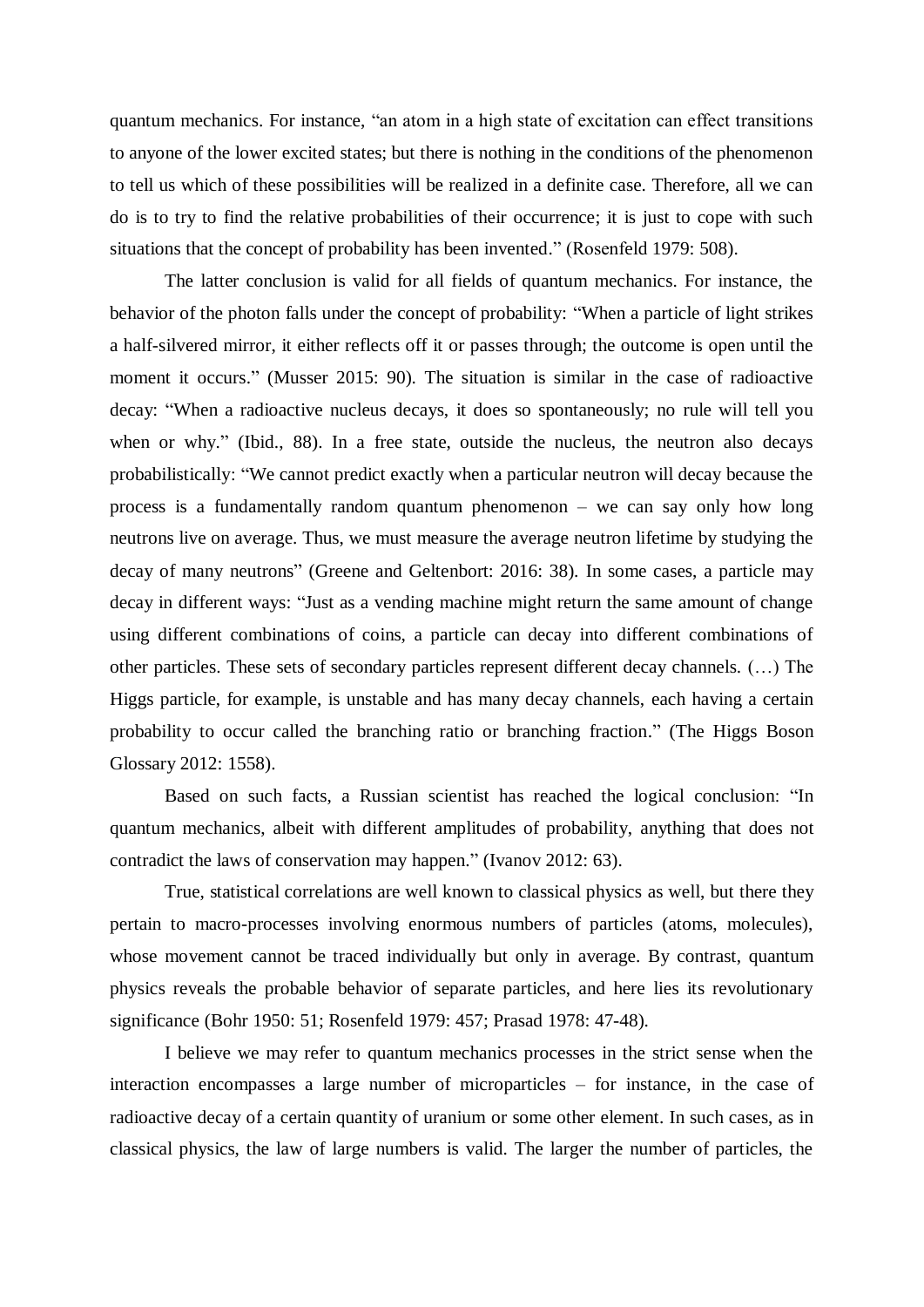more precisely predictable is their behavior; and for a certain value of that number, the behavior becomes fully predictable.

The main thesis of the creators of quantum mechanics was that classical causality (determinism) is not valid in quantum mechanics with regard to individual particles; the nature of phenomena at this level is probable, statistical. Based on this, it has been stated at times that the idea of causality is entirely incompatible with quantum phenomena (Heisenberg) or that a weaker, statistical, form of causality is valid there (Rosenfeld). According to Bohr, "we meet in atomic processes regularities of quite a new kind, regularities that defy the deterministic pictorial description" (Bohr, 1956: 87). Heisenberg states that the classical "formulations of the causal law no longer have any real meaning, when the latest development in physics is taken into consideration" (Heisenberg 1931: 172). Rosenfeld, for his part, traces the historical development of the idea of causality and argues that the content of the term changes, assuming various historical forms. The non-deterministic concept of causality in quantum mechanics on the one hand negates the classical concept, but on the other, further develops and enriches it (Rosenfeld 1979: 447-448, 454-455, 476-477).

Einstein, the most prominent critic of quantum mechanics, had a very telling view in this respect. He firmly asserted that "[s]ome physicists, among them myself, cannot believe that we must abandon, actually and forever, the idea of direct representation of physical reality in space and time; or that we must accept the view that events in nature are analogous to a game of chance" (Einstein 1940: 492). But this does not mean that Einstein, who made a fundamental contribution to quantum mechanics, rejected the validity of its principles; however, he held that this theory was incomplete and was yet to be theoretically resolved (Einstein 1934: 169; Rosenfeld 1979: 517, 520; Albert Einstein 2010: 36).

The category of causality holds such a central place in human thought and conduct that it would entail changes in a whole series of other basic categories, including those of necessity and chance, continuity and discontinuity, matter and energy. The basic parameters of the picture of the world must change.

#### 3. Quantum poetry

The classical models of explanation are inapplicable to the micro-world, but the intuitions of everyday experience are even less reliable there. Higher mathematics is a universal language that succeeds in describing consistently the counterintuitive phenomena of the micro-world (Salmon 2010: 764). Georges Steiner has even cautioned that the description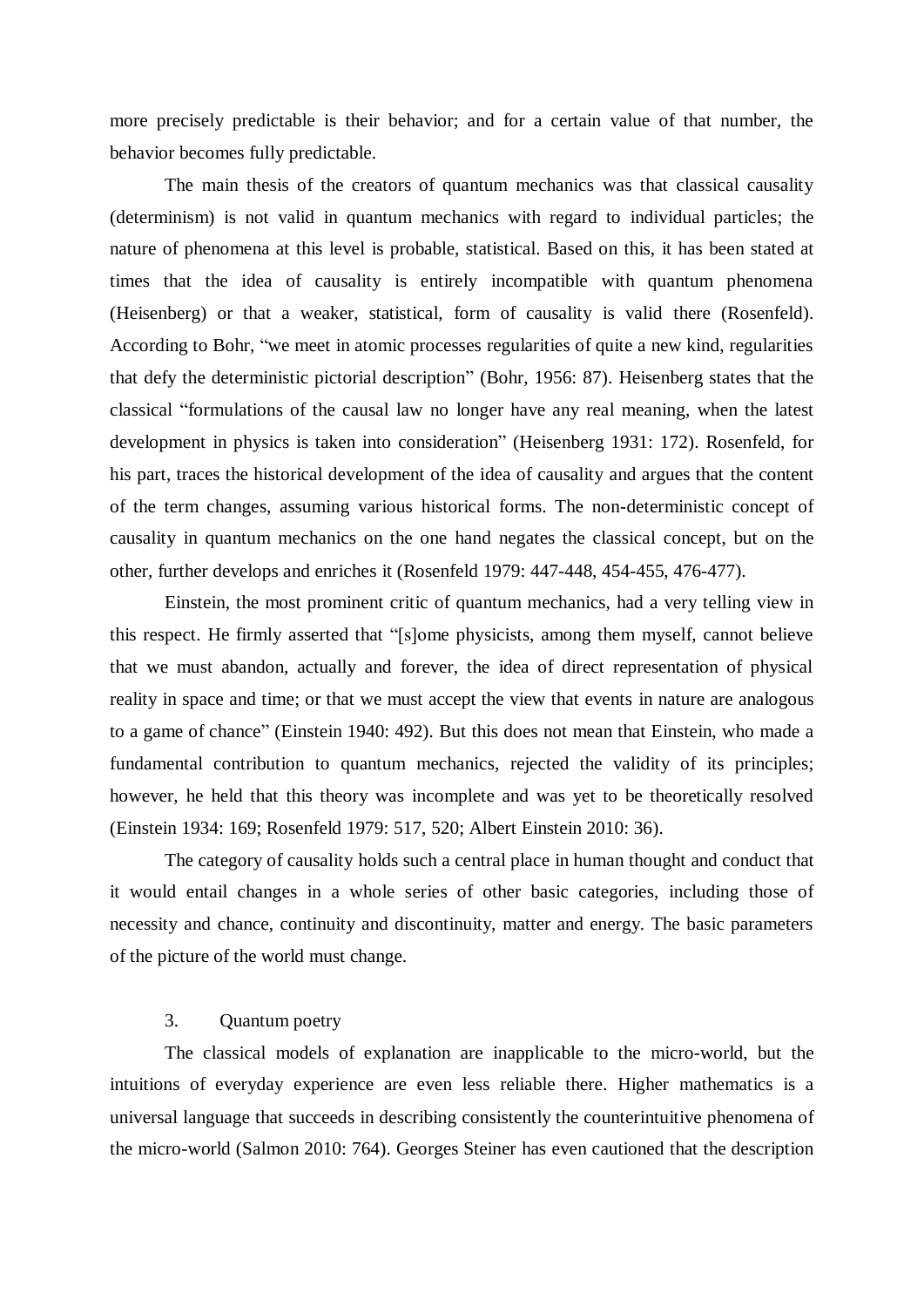of phenomena pertaining to quantum physics and the theory of relativity in a language other than mathematical is "arrogant, if not irresponsible" (Matlack 2017: 65).

Such a statement seems understandable considering that in the last three or four centuries, physics has tended to abandon natural language and use the language of mathematics instead. "It is easier to translate between Chinese and English - both express human experience, the vast majority of which is shared - than it is to translate advanced mathematics into a spoken language, because the world that mathematics expresses is theoretical and for the most part not available to our lived experience." (Ibid, 57-58)

Still, the definiteness of Steiner's view seems strange in a man of words (a literary critic, philosopher, essayist, novelist). An indicative observation is that some eminent physicists are concerned by the contemporary "alienation between the world of science and the world of public discourse" (Robert Oppenheimer). Even scientists working in separate disciplines are becoming mutually alienated and unable to understand one another (Ibid., 58- 59).

It is important to point out here that the classical authors of quantum mechanics (both those belonging to the Copenhagen current and their opponents) are not inclined to withdraw into the domain of pure mathematics. Although they were generally brilliant mathematicians, they did not abandon natural language, because they understood the latter was organically inherent to human beings. For instance, Heisenberg points out, "We can of course finally succeed in understanding this world by representing its formal structures in mathematical formulae; but when we wish to talk about it we must make use of images and parables, almost as in religious language" (Heisenberg 1975: 472). In this connection, we must mention Bohr's famous statement: "We must be clear that, when it comes to atoms, language can be used only as in poetry." (quoted in: Matlack 2017: 61). And Rosenfeld presents the dual particle– wave characteristics of microparticles through the following comparison: "I am a bird, see my wings ... I am a mouse, long live the rats! Never in the memory of physicists had there been such a dilemma." (Rosenfeld 1979: 456) In his dispute with Bohr, Einstein tried to demonstrate the absurdity of his opponent's thesis by arguing that Bohr assumed "spooky action at a distance" ("spukhafte fernwirkung") (see, for instance, Castelvecchi 2020: 461). A vivid example of the use of figurative language is to be found in the "Schrödinger's cat" thought experiment; whether the cat lives or dies will depend on the behavior of the subatomic particle (Ivanov 2012: 361-265).

Such figurative language is far from specific to the classics of modern physics. For instance, more recent authors have quite often likened the world of quantum mechanics to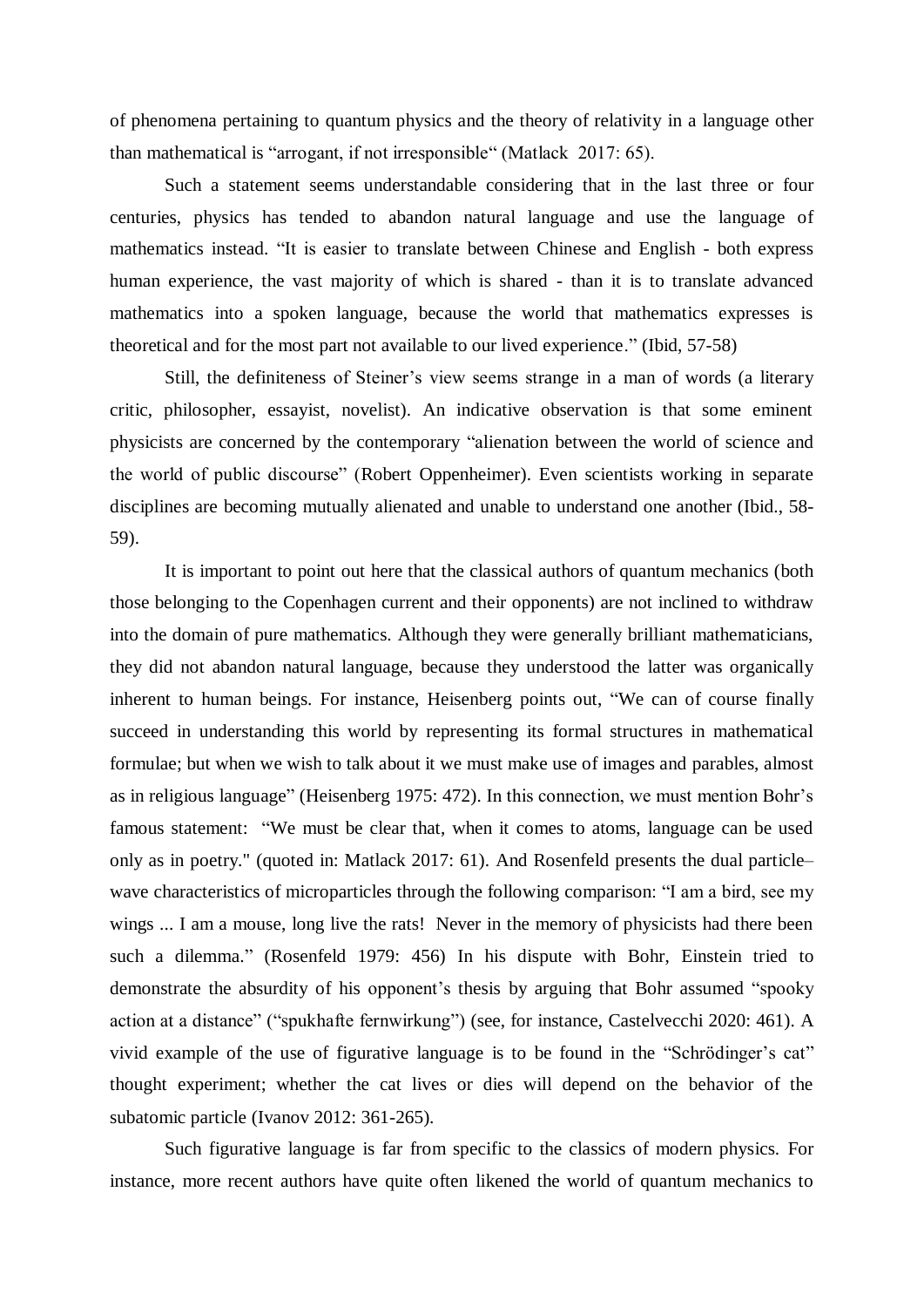Alice's Wonderland (see, for instance, Salmon 2010: 764; Most Particles Decay – But Why? 2020). Popular literature is full of anthropomorphic imagery, which also occurs in serious publications: we come across expressions like "electrons in love", "love, quantum physics and entanglement" (Sinhababu 2017: 89; Daniel and Thomson 2017). There are pseudo-theories, such as those referring to a "quantum conspiracy" of the particles. There is an abundance of all sorts of "comparisons between modern physics and various forms of mysticism, esoterics, theosophy, astrology. Even academics have published books with titles like 'Quantum Magic'" (Ivanov 2012: 269-270, 291).

When they are part of the muddy stream of mass culture, such anthropomorphisms can easily be disregarded. We may view them as nothing more than an extra ingredient needed to make a product marketable. And yet, why is this ingredient so important? Why do the products of which it is the "active substance" attract interest as much as, or more than, a highsociety scandal? I believe at least part of the answer is that the fabulous tales about the microworld – tales taken to be statements of cutting-edge "science" – provide in fact an alternative to a disenchanted "objective" world that is devoid of meaning. They satisfy the thirst for meaning; one seems to discern in them the mysterious outlines of a new beyond, a new haven of hope for salvation and eternal life.

But we should also have in mind that not all can be accounted for by the mass social need for primitive narratives and a new beyond. As mentioned, anthropomorphic symbolism has been part of the way of expression of the first-class minds that created quantum physics and fervently discussed its principles and scientific status. How is this to be explained?

The path of classical science is marked by the progressive emancipation from anthropomorphic representations and from the "vagueness" of everyday speech. By contrast, quantum physics, in rejecting classical rationality and the rational intuitions of common experience, is forced to return in a specific way to mythological imagery and poetry. Classical science rejects the magical-mythological aura of human experience and limits itself to the purely rational core of experience. The physics of the  $20<sup>th</sup>$  and  $21<sup>st</sup>$  centuries, on the contrary, reveals the limitations of this core, its ineffectiveness in explaining the phenomena of the micro-world and certain processes pertaining to the macro-world (for instance, the so-called singularities [5]). The principles of rationalized human experience fail in this respect. Hence, the mind comes up against the fateful question: what is the adequate language to use in describing the new truths about the world?

As we saw, some believe this can only be the language of mathematical symbols. If, however, a vow of mathematical silence were kept, we would be left with an essentially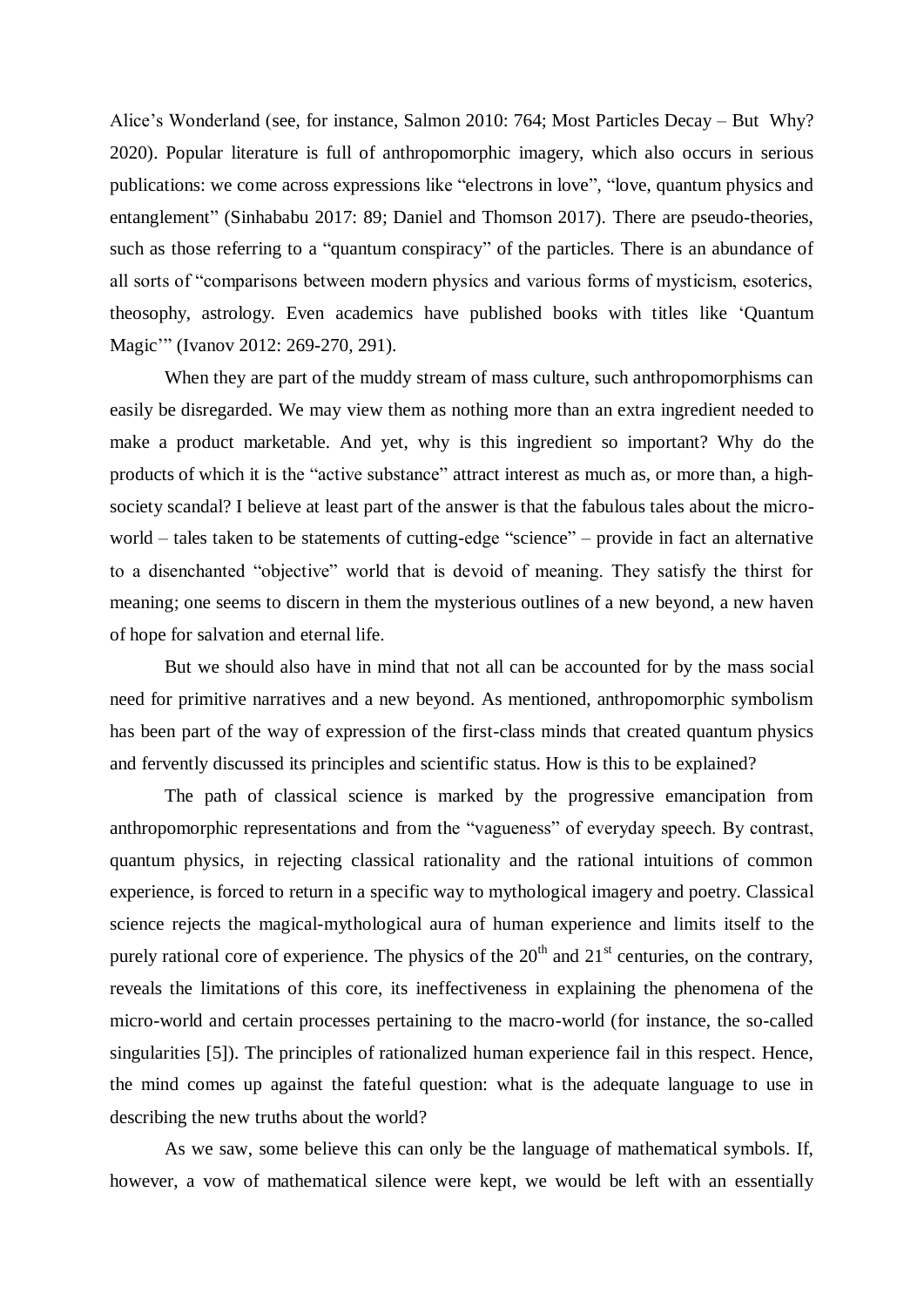esoteric science. But since we are talking about symbols, albeit mathematical ones, and not simply about a structured series of graphic images, mathematical silence proves illusory: the symbol offers a meaning that goes beyond the graphic object to which it refers. That meaning predetermines and ensures the embeddedness of the symbol. In physics, mathematical symbolism should serve to represent the real world that is given prior to purely mathematical language. Consequently, the latter is inevitably linked to other languages, whose symbolism is not mathematical; behind the mathematical silence there is always a continuing dialogue with other, not so abstract and universal, languages.

The alternative to mathematical exclusiveness is to openly acknowledge and accept that a pure and exclusively mathematical language is impossible, and that it is necessary to combine the latter with some form of natural language. Reason is obliged to accept this compromise, whether a concrete scientist is willing to make it or not. Of course, the use of a natural language does not entail an uncritical acceptance of the assertions that have already been made in it.

But what happens when the principles of classical rationality have lost their validity in the new scientific field of quantum mechanics? Then, along with those principles, the language of classical science and, even more so, the language of rationalized everyday life, also come to nothing or at least become insufficient. As paradoxical as it may seem, the new science feels the need to use some of the expressive means of archaic imagery, though remaining aware of their limitations and of the risk of abuse they may involve.

And how could it be otherwise, given that the behavior of each separate microparticle (in contrast with their behavior as a "mass") is not of the processual kind typical of the macroworld? The state of each particle changes instantaneously, at a leap, and changes cannot be traced: it is not a processual state. Moreover, the time of occurrence of the leap cannot be strictly determined. As Ivanov aptly points out (2012: 68-70), "quantum mechanics is a theory of transformations", where only the laws of conservation remain valid.

But instantaneous and untraceable transformation (metamorphosis) is likewise typical of the characters of mythology and folk tales. For instance, metamorphoses are typical of the gods in Ancient Greek and Roman mythology: "The boundaries between gods, humans, monsters, and animals, and occasionally plants and inanimate objects as well, are transgressed with ease in the service of seduction, punishment, escape, and reward." (Sonik 2012: 385- 386). Zeus turns into a bull in order to seduce Europe; into a swan to possess Leda; into a shower of gold to impregnate Danae. When Actaeon accidentally sees the naked Artemis bathing, the goddess punishes him by turning him into a stag. Jealous Athena turns the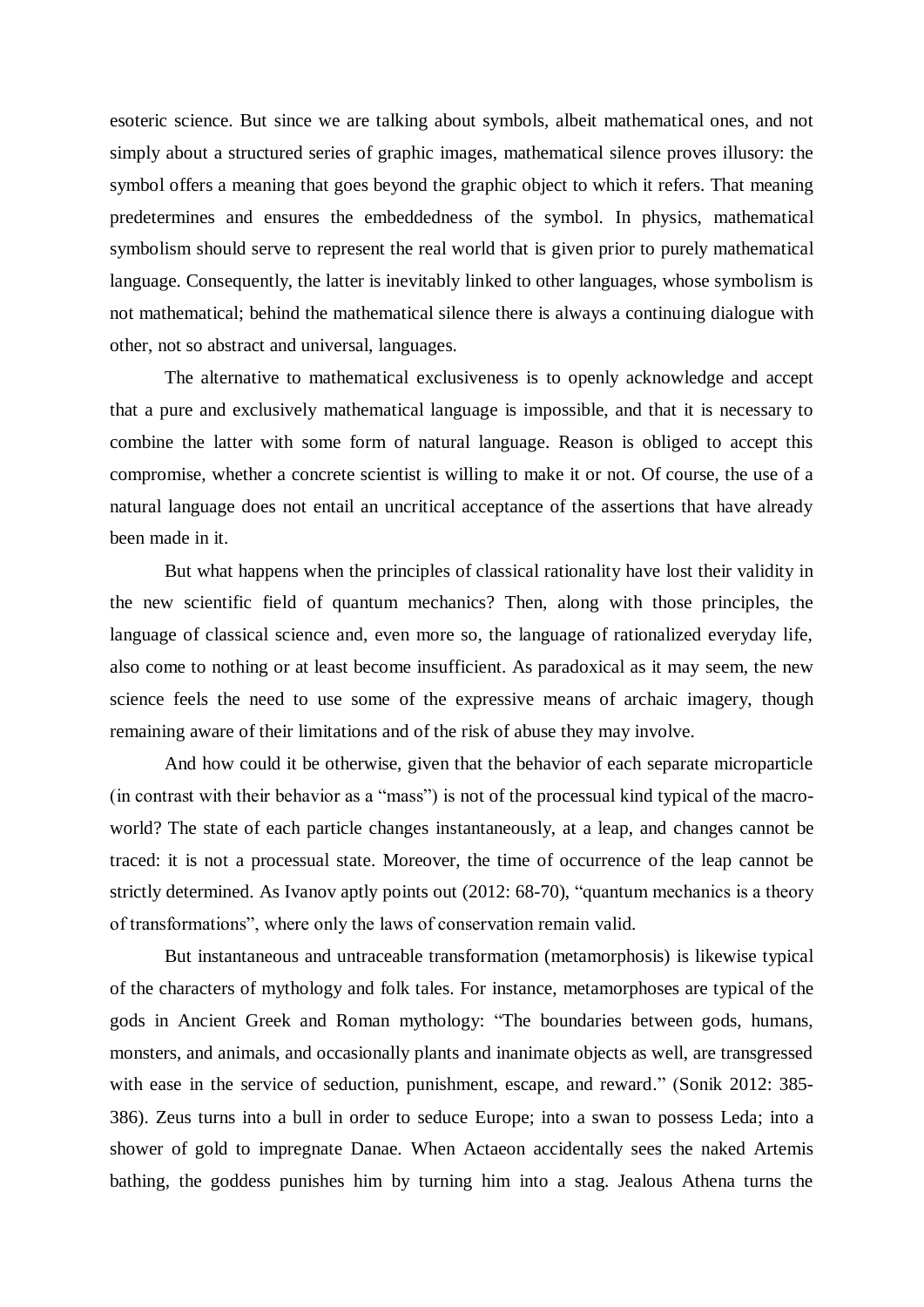charming Medusa into the petrifying Gorgon (Ibid., 385-386). Countless examples are to be found in the Greek pantheon. Such metamorphoses are much rarer in other mythologies, such as the Mesopotamian, but they can be found in all of them (Ibid, 386).

Magical metamorphoses typically occur in folk tales as well: a princess turns into a servant girl or a frog, and vice versa; an evil magician or a witch possess the ability of transforming themselves instantaneously.

The archaic mind distinguished between the sacred (magic, myths) and the profane (daily life). At a later stage, a similar contradistinction was made between poetical language and the languages of purposeful rational action and utilitarian behavior. There is a similar split between paradoxical imagery in the language of quantum mechanics and the rigorous formality of classical science. After all that has been said above, I cannot but agree with the following conclusion: "Homo sapiens began his quest for knowledge in the realm of poetry. And in the end it seems that in basic respect we are destined to remain close to this starting point." (Matlack 2017: 61-62)

### 4. Conclusion

Our discussion closes a kind of circle. The development of astronomy pushed man out of the center of the universe, relegating people to an insignificant, marginal status. The other sciences, including classical physics, rejected the specifically anthropomorphic representations of the world. Classical physics, emancipated from the human perspective, strove to make reason assume an absolute and universal perspective on things as they are in themselves, free of any irrational element.

Quantum mechanics, however, reveals the limitations of classical rationality. The latter's basic categories (body and force, space and time, causality, continuity and discontinuity) prove inapplicable to the phenomena of the micro-world. On the other hand, modern astronomy has found that the universe had a start (the Big Bang). And this start is a singularity, meaning that the laws of physics do not apply to it; it represents the beginning of space, time and matter. In other, local, kinds of singularities (black holes), the reverse process occurs: matter, time and space are consumed.

Thus, in the borderline zones of being, in the world of microparticules, as well as at the initial point of cosmic evolution, classical rationality and the language related to it lose their validity. Images derived from mythology and religious consciousness find a natural place there. As we saw, mythological and poetic imagery were not alien even to the greatest minds of non-classical physics, albeit scientists were well aware this imagery was archaic and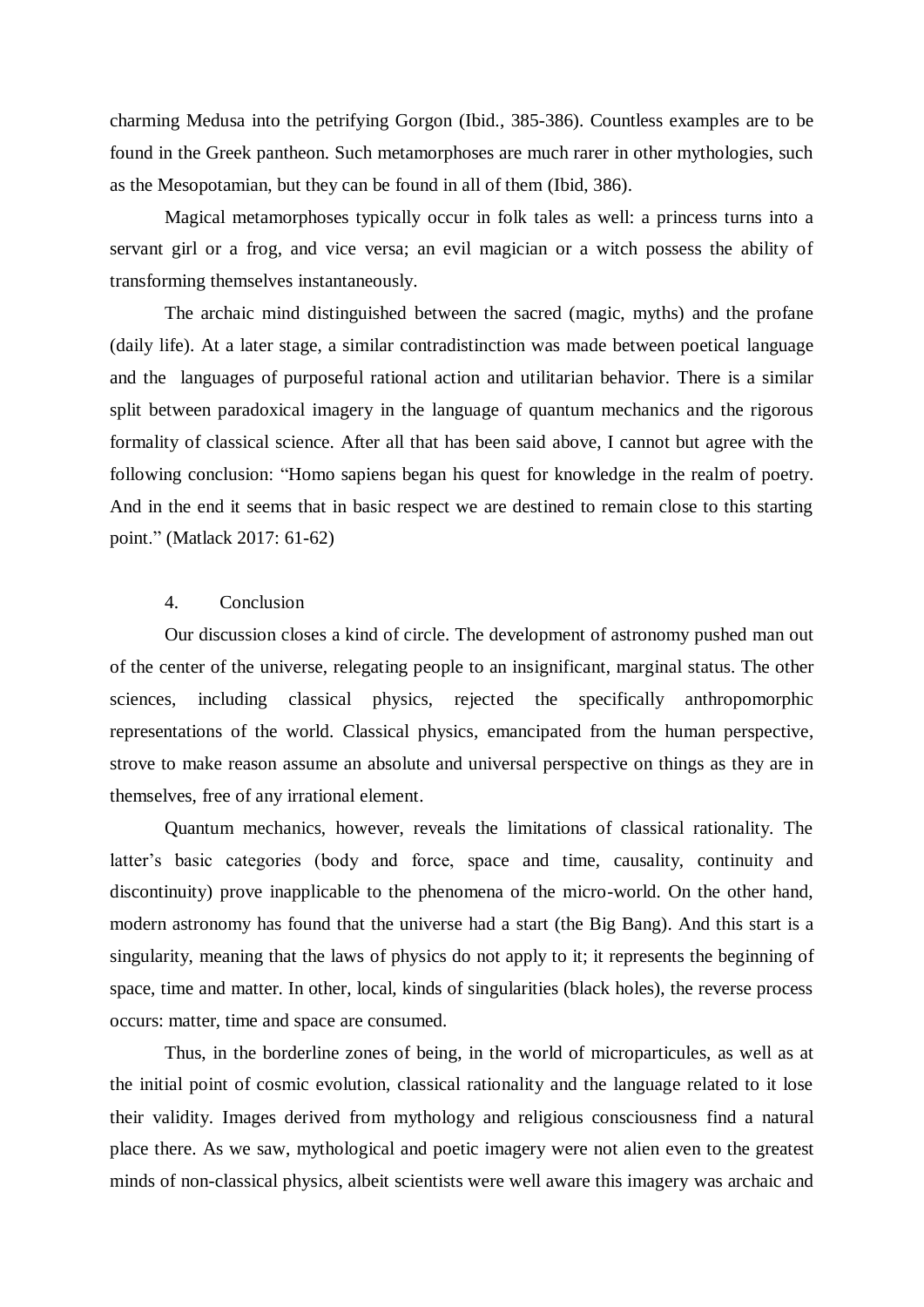untenable. Thus, when penetrating into the depths of matter and the beginning of cosmic evolution, scientists encounter paradoxes that would seem "natural" only for the archaic mind (seeped in myth and magic) and its creations (folk tales, poetry).

Under the circumstances, the question of the epistemological status of quantum mechanics naturally arises. How can its scientific results be interpreted? I mentioned Einstein's doubts: he believed the theory was incomplete. But disputes as to its epistemological status are going on more or less obviously among the adherents of the Copenhagen current as well. The problem is so fundamental that it ultimately touches on how we understand nature and the meaning of human knowledge in general. Within the limited size of this article, we cannot analyze this set of questions.

## Notes

[1] For several decades now, the prevailing cosmological theory has been that our world appeared approximately 13.7 billion years ago as a result of the so-called Big Bang. The word "bang" – explosion – seems misleading: it was not an expansion in space, as a bomb explosion would involve, but an expansion of space itself, an "explosion of space" (Lineweaver and Davis. 2005: 38-39). According to Joseph Silk, "the big bang is the modern version of the creation myth" (Silk 1999: 258). Stephen Hawking comments that, despite its serious scientific justification, many people do not like the idea that time had a beginning, "probably because it smacks of divine intervention". Тhe Catholic Church "siezed on the bigbang model and in 1951 officially pronounced it to be in accordance with the Bible" (Theckedath 2003: 66). In 1963, the Soviet scientists Evgenii Lifshitz and Isaac Khalatnikov tried to refute the theory, but according to Penrose and Hawking, even their model assumes the existence of singularities (Ibid, 66-67).

[2] In this text, I have referred very often to Niels Bohr, Werner Heisenberg and Leon Rosenfeld. They are part of a wide group of scientists who maintained close professional and personal contacts between themselves and of which Bohr was the central figure. This group was associated with the so-called Copenhagen interpretation of quantum physics (Jacobsen 2007: 3, 5).

[3] It would be inexact and erroneous to say that Einstein rejected quantum mechanics. In fact, he was one of its founders, who grounded the wave-particle duality of light. Einstein did not put in question the basic facts and principles of this theory, but did not accept the Copenhagen thesis that the theory was self-sufficient; he believed a more fundamental theory was possible, which would resolve those paradoxes of quantum mechanics that testified to its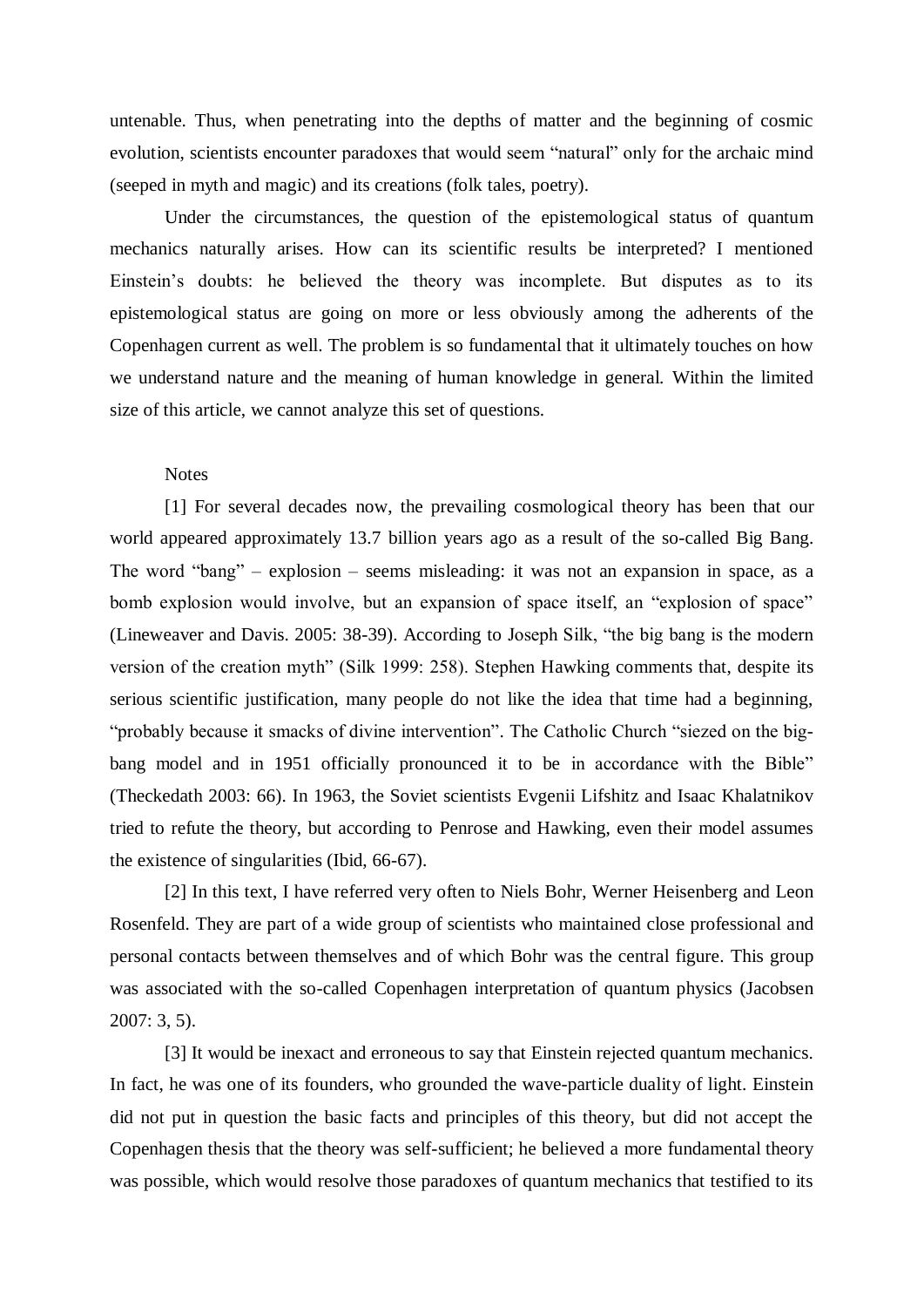incompleteness. His intensive efforts on this problem were not successful; nor, for that matter, were the related efforts of other theorists (Musser 2015: 90).

[4] Conservation of energy means that energy does not come into being or disappear but only passes from one form into another (kinetic and potential, mechanical, heat, chemical, etc.). All these forms have a mechanical equivalent. Momentum is the product of the body's mass multiplied by its velocity.

[5] Singularity is a place in relation to which the solution of a given equation is undefined and the familiar laws of physics do not operate. It is believed that the beginning of the world, the Big Bang, was a singularity, an initial moment in which the entire universe was concentrated into a single, infinitely dense point, which served as the beginning of space, time and matter. Singularity is also assumed to be a property of "black holes" (Afshordi, Mann and Pourhasan 2014: 40; Psaltis and Doeleman 2015: 77)

#### Cited literature

Afshordi, Niayesh, Robert B. Mann and Razieh Pourhasan. 2014. The Black Hole at the Beginning of Time. // *Scientific American*, 311(2), 36-43.

Arkani-Hamed, Nima. 2012. The Future of Fundamental Physics. // *Daedalus*, 141(3), 53-66.

Arndt, Markus, Thomas Juffmann and Vlatko Vedral. 2009. Quantum physics

meets biology. //*HFSP Journal,* 3(6), 386-400.

Bahcall, Neta A. 2015. Hubble's Law and the expanding universe. // *Proceedings of the National Academy of Sciences of the United States of America* , 112, 3173-3175.

Bernstein, Jeremy. 2012. Palette of Particles. // *American Scientist* , 100(2), 146-155.

Bohr, Niels. 1950. On the Notions of Causality and Complementarity. // *Science,* New Series, 111 (2873), 51-54.

Bohr, Niels. 1956. Mathematics and Natural Philosophy. // *The Scientific Monthly*, 82(2), 85-88.

Castelvecchi, Davide. 2020. The 'Spookiness' of Quantum Physics Could Be Incalculable. // *Nature,* 577, 461-462.

Daniel, Ari and Peter Thomson. 2017. // Love, Quantum physics and 'entanglement'. // *The World,* July 25.

Domínguez, Alberto, Joel R. Primack and Trudy E. Bell. 2015. All the Light There Ever Was. // Scientific American , 312(6), 38-43.

Einstein, Albert. 1934. On the Method of Theoretical Physics. // *Philosophy of Science*, 1(2), 163-169.

Einstein, Albert. 1940. Considerations Concerning the Fundaments of Theoretical Physics. // *Science*, New Series, 91(2369), 487-492.

Albert Einstein. 2010. // *Science News*, 178(11), 36.

Ent, Rolf, Thomas Ullrich and Raju Venugopalan. 2015. The Glue That Binds Us. // *Scientific American*, Vol. 312(5), 42-49.

Gaumé, Luis Álvarez. 2008. Riddles in Fundamental Physics. // *Leonardo*, 41(3), 244-251.